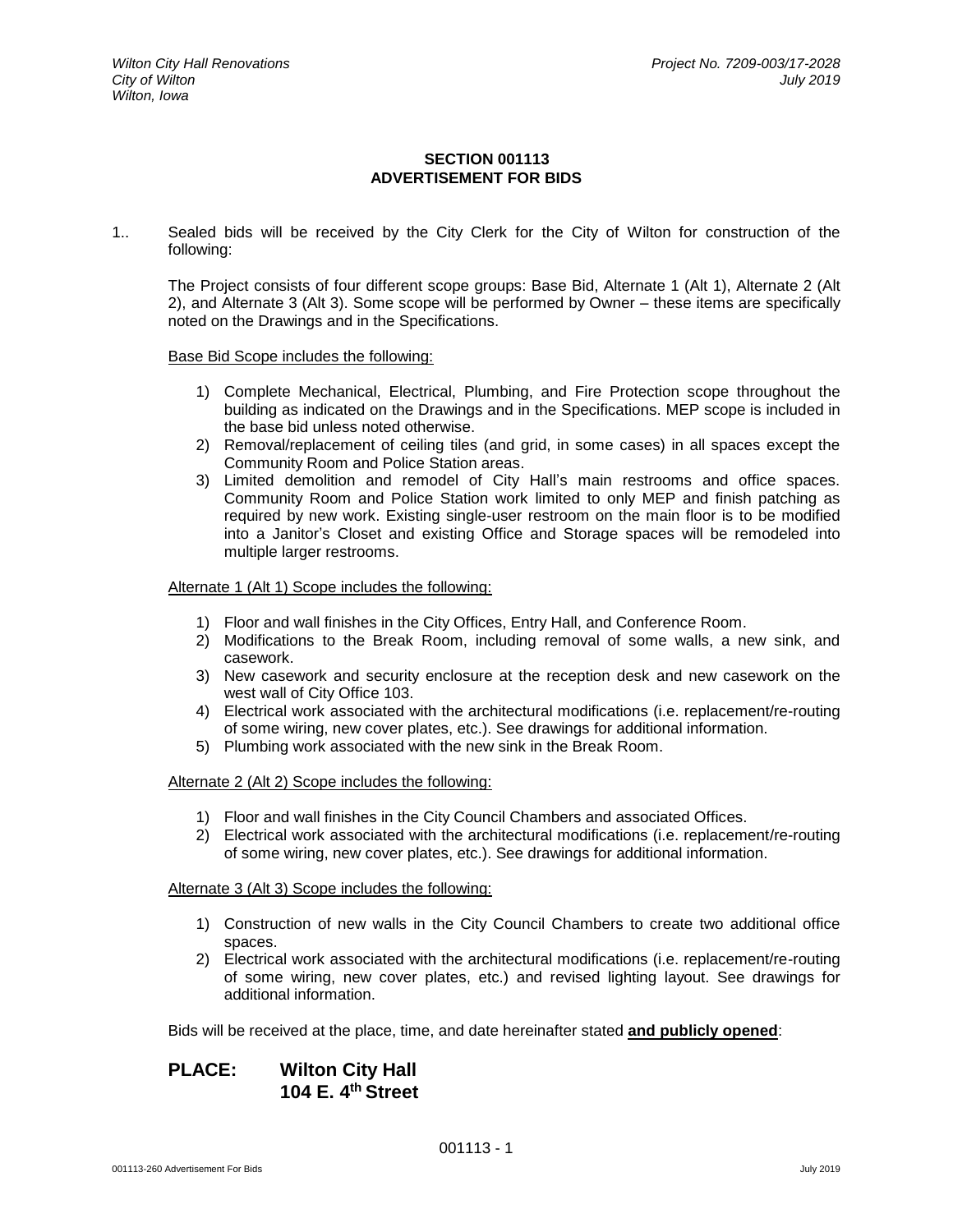### **Wilton, Iowa 52778**

## **TIME: 2:00 PM**

## **DATE: August 1, 2019**

Any proposals received after that time and place will be returned to the bidder unopened. Each bid shall be made on a form furnished by the architect and shall be sealed in an envelope separate from the envelope containing the certified check or bid bond and shall be clearly marked as "Bid".

2. Bidding Documents may be examined beginning on **July 11, 2019,** through City Blue Technologies, 4657 44th Street, Rock Island, IL 61201 (Tel: 309-277-3000).

If prospective bidders are in need of printed copies, they can download the Project Manual and Drawings to a thumb drive and have them printed locally or contact City Blue Technologies, 4657 44th Street, Rock Island, IL 61201 (Tel: 309-277-3000). City Blue will require a \$100 refundable deposit for printing of the drawings and specifications. If the plans are returned to Klingner's Burlington office or Wilton City Hall within thirty (30) days after bidding and are in good condition, the check will be returned to the bidder.

Technical questions regarding interpretations of the bidding documents shall be directed to Stephanie Brakeville of Klingner & Associates PC at 319-753-1636; [sbrakeville@klingner.com](mailto:sbrakeville@klingner.com) not City Blue Technologies.

- 3. A full paper drawings and specifications set can be reviewed by bidder at the following locations during normal business hours:
	- Klingner & Associates, P. C., 610 North 4th Street, Suite 100, Burlington, Iowa 52601
	- Wilton City Hall, 104 E. 4th Street, Wilton, Iowa 52778
- 4. For the purpose of providing additional information for bidders, a pre-bid conference will be held on **July 18 2019***,* at **2:00 PM** at the **Wilton City Hall, City Council Chambers**. Contractors may visit the site at that time.
- 5. A certified check or bid bond in the amount of **5%** of the base bid on a solvent bank, made payable to the **City of Wilton** shall be filed in a separate envelope with each bid. This check or bid bond may be cashed and the proceeds retained by the City as liquidated damages if the bidder fails to execute a contract and file an approved bond equal to 100% of the contract price by a responsible surety for the faithful performance of the contract.
- 6. The project includes all work required to complete the project including asbestos remediation and/or removal, demolition, general construction, and other work as might be required to complete the project. A contract shall be awarded to one single Contractor encompassing all of the Work.
- 7. Attention is called to the fact that Iowa Administrative Code, Chapter 88B.11, states that "A state agency or political subdivision shall not accept a bid in connection with any asbestos project from a business entity that does not hold a permit from the division at the time the bid is submitted, unless the business entity provides the state agency or political subdivision with written proof that ensures that the business entity has contracted to have the asbestos removal or encapsulation performed by a licensed asbestos contractor." This information is to be provided on the proposed subcontractors form and submitted with the bid.
- 8. The award of the contract may be made by the **City of Wilton** to the lowest responsible bidder meeting the specification. The right is reserved to reject any or all bids, or any part thereof, and to